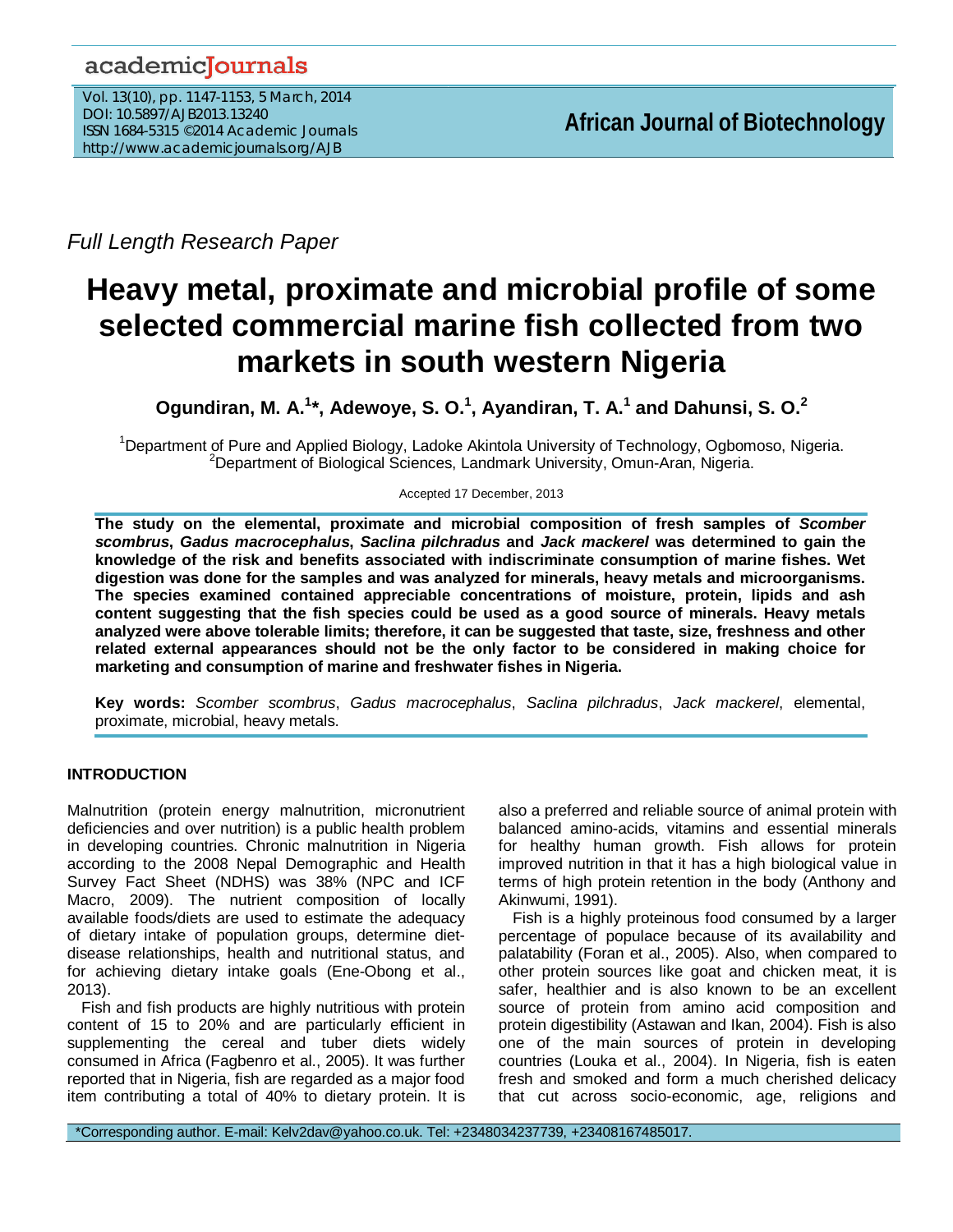educational barriers (Adebayo et al., 2008).

According to the study of Adekoya and Miller (2004), fish and fish products constitute more than 60% of the total protein intake in adults especially in rural areas. The marine fish is generally cheaper and more abundant when compared with fresh water fishes, which are relatively more expensive in Nigeria. The major constituents of fish are moisture, protein and fat with minerals occurring in trace amount (Holland et al., 1993). All living organisms require these mineral elements and some of these biochemical attributes at moderate levels; but when they exceed metabolic demand or requirement, they tend to become accumulated in tissues of organisms such as fish which can only metabolize these substances to lesser extents because most of the heavy metals are non-biodegradable (Lenntech, 2006). Nutrient content varies with fish species. There are limited data on the nutritional composition of fish species which are commonly consumed by the poor in developing countries of Asia and sub-Saharan Africa (Oladipo and Bankole, 2013).

In a study by Adeniyi et al. (2012), the nutritional composition of three fish species namely catfish (*Clarias gariepinus*), electric fish (*Malapterurus electricus*) and tilapia fish (*Tilapia guineensis*) were analyzed. Oladipo and Bankole (2013) carried out a study on the nutritional and microbial quality of fresh and dried *C*. *gariepinus* and *Oreochromis niloticus.* Emmanuel et al. (2011) carried out a comparative analysis of the proximate composition of *Tarpon atlanticus* and *C*. *gariepinus* from culture systems in South-Western Nigeria. Fawole et al. (2007) carried out a study on the proximate and mineral composition in some selected fresh water fishes in Nigeria and discovered the presence of heavy metals (such as zinc, copper, lead, cadmium, nickel and arsenic) present in the order  $Zn > Ni > As > Cu > Pb > Cd$ . Olagunju et al. (2012) evaluated the nutrient composition of *Tilapia zilli*, *Hemisynodontis membrenacea*, *Clupea harengus* and *Scomber scombrus* consumed in Zaria. Omotosho (1995) did a comparative analysis of the chemical composition of *Dasyatis margarita* (Gunther) with *T*. *zilli* (Gervias) and *C*. *gariepinus* (Burchell) from Nigerian waters. Fish has the potential to be considered as a balanced food and can therefore be expected to provide relief from malnutrition; Sanker et al. (2013) investigated the chemical composition and nutritional value of Anchovy (*Stolephorus commersonii*) caught from Kerala coast, India. They reported that the proximate composition of anchovies compares well with the general composition of fish reported earlier by Gopakumar (1997), Ninan (2003), Devi (2006) and Mohan et al. (2008).

Fish mineral and metal contents may vary according to the surrounding environment (Ambedkar and Muniyan, 2011; Sen et al., 2011). Heavy metal contamination may have devastating effects on the ecological balance of the recipient environment and a diversity of aquatic organisms (Ashraj, 2005; Vosylene and Jankaite, 2006; Farombi et al., 2007). Heavy metals have long been recognized as serious pollutants of the aquatic system. The heavy metals that are toxic to many organisms at very low concentrations and are never beneficial to living beings are Hg, Cd and Pb (Dural et al., 2006). The fish is often exposed to various microorganisms. A number of these microorganisms are naturally present in the aquatic environment, and some of them enter water via animal excreta, agricultural runoff, industrial and human wastes (Adams and Thompson, 2006; Almedia et al., 2009; Altinok et al., 2008).

#### **MATERIALS AND METHODS**

#### **Sample collection**

The fish samples used for this study were collected from two different major markets in Ogbomoso, Oyo State, Nigeria.

#### **Sample preparation**

The fish samples were thoroughly washed with tap water and distilled water to remove any adhering contaminants and drained under folds of filter paper. The fish sample was dissected with a knife and the intestines, guts and bones were removed. The muscle samples were then homogenized into a fine mesh with an electric food blender and thereafter, stored in a deep freezer (- 18°C) prior to analysis.

#### *Metal analysis*

Three specimens from each species were used for the analysis. The tissues were oven dried at 70 to 73°C until constant weight was obtained. The specimens were then ground to fine powder and stored in desiccators in order to avoid moisture accumulation before digestion. The digestion procedure was carried out as described by Kotze et al. (2006). Twenty milliliter (20 ml) of concentrated nitric acid (55%) and 10 ml of perchloric acid (70%) was added to approximately 1 g tissue (dry mass) in a 100 ml Erlenmeyer flask. The digestion was done on a hotplate (200 to 250°C) until the solutions were clear. The solutions were then filtered through an acid resistant 0.45 mm filter paper and made up to 50 ml each with distilled water. The samples were stored in clean glass bottles prior to the determination of the metal concentration using an inductively coupled plasma mass spectrophotometer (ICP-MS). A standard sample, consisting of tuna homogenate (sample IAEA-350) from the International Atomic Energy Agency Marine Environment Laboratory, was prepared and used as a control in accordance with the afore-mentioned procedures with every set of samples, to ensure accuracy of data through comparison.

Analytical standards were prepared from Holpro stock solutions. Prior to use, all glassware were soaked in a 2% Contrad soap solution (Merck chemicals) for 24 h, rinsed in distilled water, acidwashed in 1 m HCL for another 24 h and rinsed again in distilled water.

#### *Proximate analysis*

**Moisture content analysis:** Moisture content of fish fillets was determined according to the method of AOAC (2000). The samples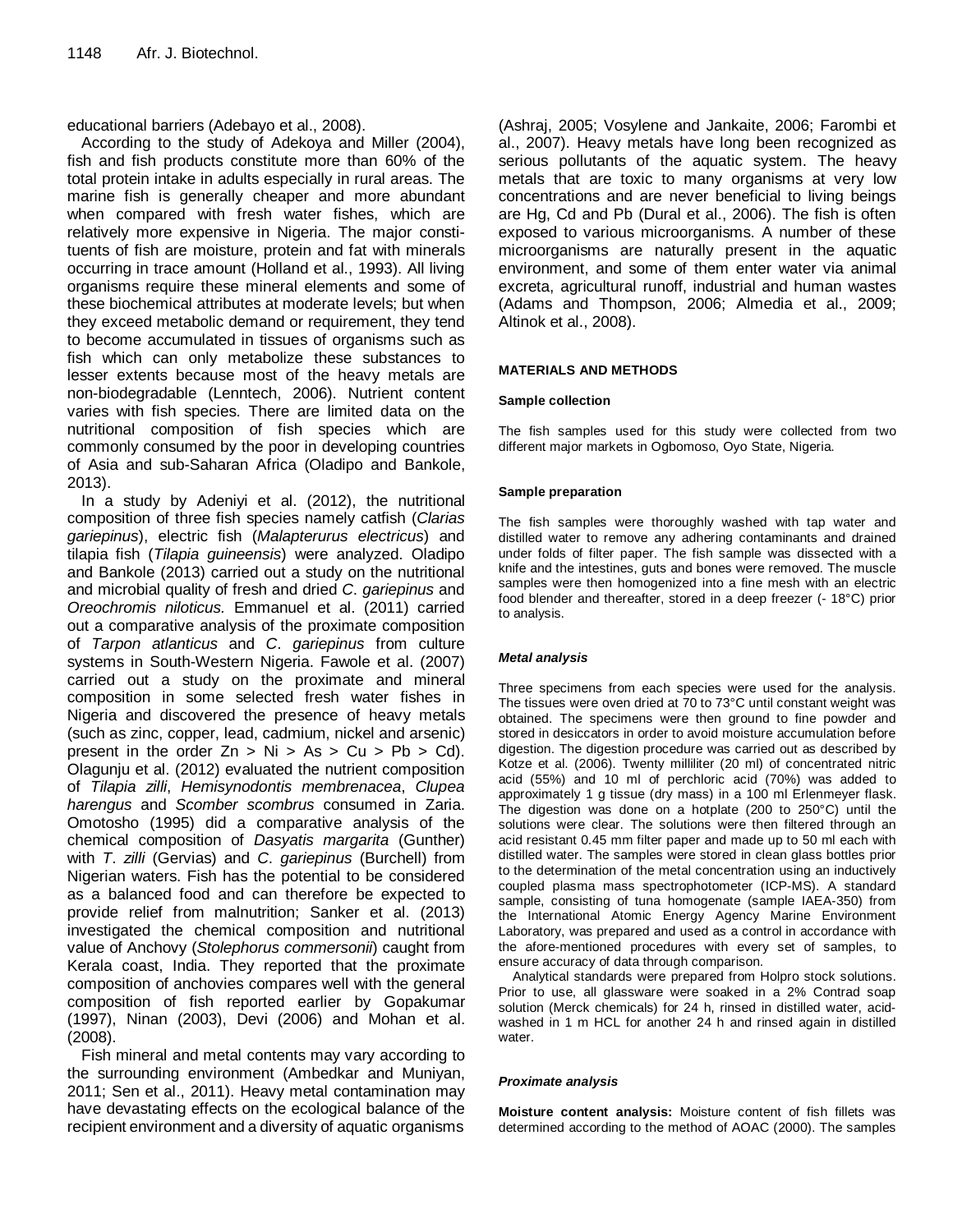**Table 1.** Mean and standard error of heavy metal composition of fish species collected from the two markets.

| Sample              | Fe                  | Pb.           | Ni               | Cd                | Ζn            | Cu               |
|---------------------|---------------------|---------------|------------------|-------------------|---------------|------------------|
| Scomber scombrus    | 3.1561+0.1230       | 0.4571+0.0163 | 0 0256+0 0116    | 0.4883+0.0123     | 0.2724+0.0048 | 0.2766+0.0030    |
| Sardina pilcladus   | $5.6259 \pm 0.0052$ | 0.1265+0.0029 | 0.3141+0.0036    | $0.1937 + 0.0001$ | 0.3531+0.0001 | 0.2394+0.0004    |
| Jack mackerel       | 0.8658+1.000        | 0.0141+0.0001 | 0.0135+0.0100    | $0.0234 + 1.0040$ | 0.0964+0.0002 | 0.0161+5.7705    |
| Gadus macrocephalus | $2.3714 + 1.000$    | 0.2024+0.0001 | $0.1011 + 1.000$ | $0.0298 + 1.0000$ | 0.3448+1.0000 | $0.1271 + 0.000$ |

were dried in moisture dish in an oven at 105°C until constant weights was obtained.

**Ash content analysis:** Ash content of fish fillets was determined according to Association of Official Analytical Chemists. Pre-dried samples obtained from moisture content analysis were ashed in furnace at 550°C overnight.

**Crude protein analysis:** Crude protein content of fish fillets was determined according to the method of AOAC (2000). Briefly, 1 g of sample was weighed into digestion tubes. Two Kjeltabs Cu 3.5 (catalyst salts) were added into each tube. About 20 ml of concentrated sulphuric acid  $(H<sub>2</sub>SO<sub>4</sub>)$  was carefully added into the tube and then shaken gently. Digestion procedure was carried out. Digested samples were cooled for 10 to 20 min. Distillation procedure was then performed using distillation unit and the distillate was titrated with 0.025N sulphuric acid  $(H<sub>2</sub>SO<sub>4</sub>)$  until the end point changes from green to pink. Volume of acid required in the titration was recorded. Blank was prepared with the exclusion of sample. The percentage of protein content was calculated according to the following equation:

 $0.014 \times \text{VD} \times \text{N} \times 100 \times \text{TV}$ 

% Nitrogen =

Weight of sample × AD

% Protein =  $%$ N  $\times$  F

Where, VD is the Volume of digest; N is the normality of acid; TV is the titre value; AD is the aliquot of digest and F is the conversion factor for nitrogen to protein (6.25).

**Fat content analysis:** Crude fat was obtained by exhaustively extracting 2.0 g of each sample in a Soxhlet apparatus using petroleum ether (b.p. 40 to 60°C) as the extractant.

**Carbohydrate content analysis:** Carbohydrate content was calculated based on difference calculation:

Carbohydrate = 100% - (%moisture + %ash + %crude protein + %fat).

#### *Microbial analysis*

The microbial content of the fish samples were enumerated by standard plate count technique using 0.1 ml aliquots of appropriate dilution pour plated onto Nutrients agar, MacConkey, Mannitol salt agar and Salmonella-Shigella agar for bacteria. Potato dextrose agar (PDA) plus chloramphenicol was used for fungi isolation and enumeration. All plates for bacteria isolation were incubated at 37°C for 24 to 48 h while PDA plates were incubated at room temperature for 3 to 5 days. Individual colonies were purified and identified by morphological and biochemical techniques (Jott et al., 1994). In the case of fungal isolates, the microscopic and macroscopic features of the hyphal mass, morphology of cells and spores, nature of the fruiting bodies, among other criteria were used for identification (Tsuneo, 2010).

#### **Statistical analysis**

Analysis of the data was carried out using the excel worksheet package.

# **RESULTS**

#### **Metal composition**

The mean values for the heavy metal composition of the fish species is shown in Table 1. In *S*. *scombrus*, Fe had the highest concentration of 3.1561 while other metals were found in trace quantities with the lowest being Ni (0.0256). *Sardina pilcladus* had the highest metal concentration of 5.6259 for Fe and the lowest is 0.1265 for Pb. In *Jack mackerel*, the highest concentration was 0.8658 for Fe while the lowest value of 0.0135 was obtained for Ni.

For *Gadus macrocephalus*, Fe had the highest value of 2.3714 while Cd had the lowest value of 0.0298. The overall order of heavy metal concentration in all the fish species is Fe > Cd > Pb > Zn > Ni > Cu.

### **Moisture, protein, carbohydrate and lipid composition**

Table 2 shows the mean values for the proximate composition of the fish species. The highest moisture content was found in *G*. *macrocephalus* with value of 81.4233 while the lowest was recorded for *S*. *pilcladus* with 57.5700. For the protein content of the fishes, *S*. *pilcladus* had the highest value of 26.3866 while the lowest value of 11.7233 was recorded for *G*. *macrocephalus. G*. *macrocephalus* had the highest ash content of 1.4866 among the four fish species while *S*. *scombrus* recorded the lowest value of 1.1133. Considering the lipid content of the fish species, *S*. *scombrus* had the highest value of 10.2133 while *G*. *macrocephalus* recorded the lowest value of 2.0866. For the carbohydrate content, *S*. *pilcladus* recorded the highest value of 7.1233 while *S*. *scombrus* had the lowest value of 2.5133.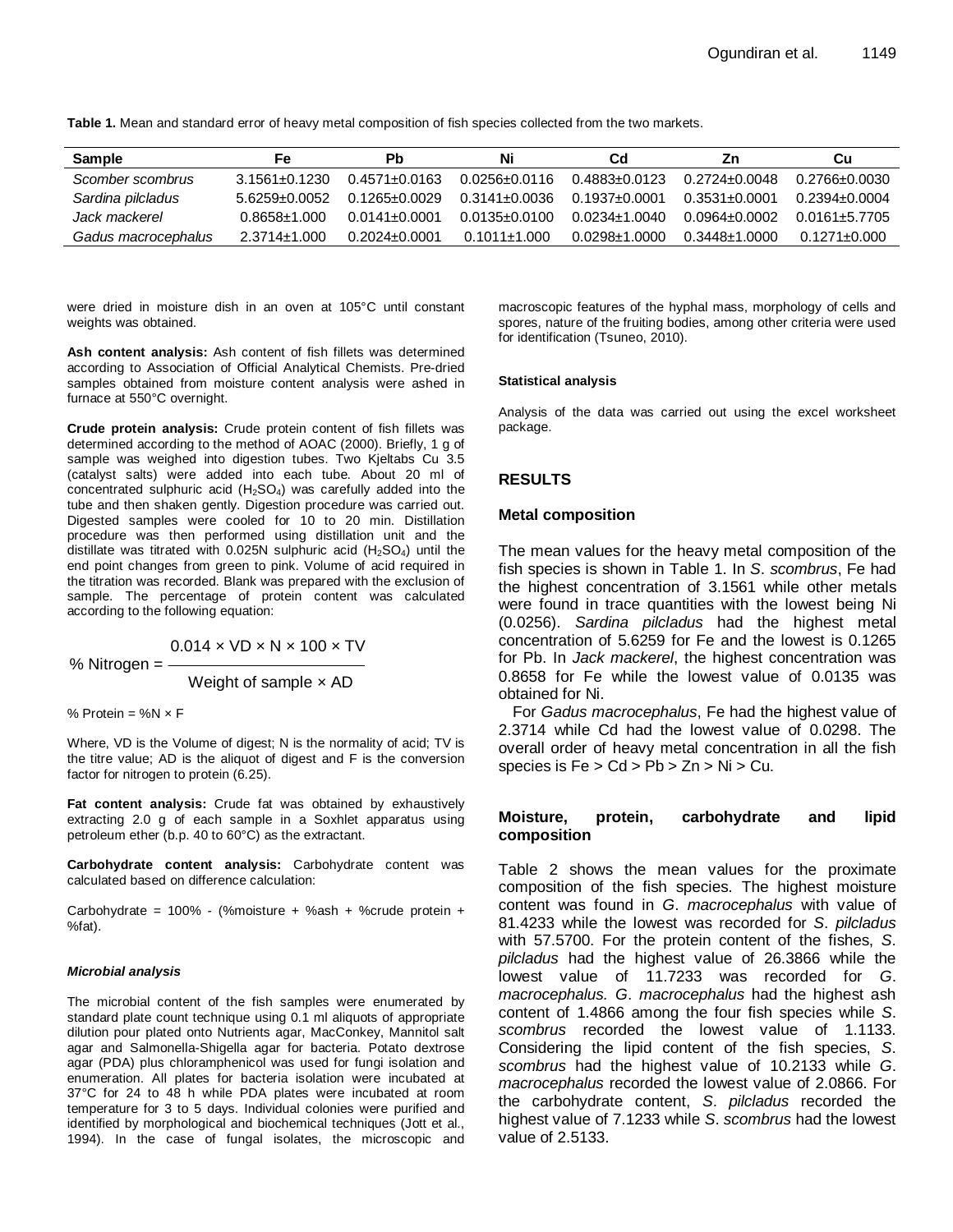| Sample                 | <b>Moisture content</b><br>(%) | <b>Protein content</b><br>(%) | Ash content<br>(%) | Lipid content<br>(%) | Carbohydrate content<br>(%) |
|------------------------|--------------------------------|-------------------------------|--------------------|----------------------|-----------------------------|
| Scomber scombrus       | 63.3866±0.5398                 | 23.0900±0.0100                | $1.1133+0.0057$    | 10.2133±0.0057       | $2.5133+0.0152$             |
| Sardina pilcladus      | 57.5700±0.3732                 | 26.3866+0.0057                | 1.3033+0.0057      | 7.8133+0.0057        | 7.1233±0.0057               |
| Jack mackerel          | 72.8566±0.0208                 | 16.7833±0.0057                | 1.4166±0.0115      | $6.0866 \pm 0.0057$  | $2.8833+0.0057$             |
| Gadus<br>macrocephalus | 81.4233±0.0057                 | 11.7233+0.0057                | 1.4866+0.0057      | $2.0866 \pm 0.0057$  | $3.3033\pm0.0057$           |

**Table 2.** Mean and standard error of proximate composition of fish species collected from the two markets.

**Table 3a.** Bacterial count in fish species collected from the two markets.

| <b>Fish species</b> | $\times$ 10 <sup>3</sup> cfu ml <sup>-1</sup> |  |  |
|---------------------|-----------------------------------------------|--|--|
| Scomber scombrus    | 4.0                                           |  |  |
| Sardina pilcladus   | 3.0                                           |  |  |
| Jack mackerel       | 7.0                                           |  |  |
| Gadus macrocephalus | 10.8                                          |  |  |

**Table 3b.** Fungal count in fish species collected from the two markets.

| <b>Fish species</b> | $\times$ 10 <sup>3</sup> cfu ml <sup>-1</sup> |  |  |
|---------------------|-----------------------------------------------|--|--|
| Scomber scombrus    | 1.0                                           |  |  |
| Sardina pilcladus   | 1.0                                           |  |  |
| Jack mackerel       | 1.0                                           |  |  |
| Gadus macrocephalus |                                               |  |  |

# **Microbial analyses**

The microbial profile of the four fish species reveal that *G*. *macrocephalus* had the highest bacterial concentration of 10.8 × 103 cfu ml-1 while *S*. *pilcadus* had the lowest bacterial count of  $3.0 \times 10^3$  cfu ml<sup>-1</sup>. All the fish species were found to have recorded the same values  $(1.0 \times 10^3 \text{ c}$ fu ml<sup>-1</sup>) of fungal count (Table 3a and b). Table 4 shows the different microorganisms isolated from each fish species. *S*. *scombrus* was found to have *Staphylococcus aureus*, *Escherichia coli*, *Lactobacillus plantarum* and *Pseudomonas florescence.* From *G*. *macrocephalus*, *Clostridium botulinum* and *S*. *aureus* were isolated. *S*. *aureus*, *Salmonella* species, *Shigella*  species and *E*. *coli* were isolated from *Sardina pilcladus* while from *J*. *mackerel*, *P*. *florescence* and *Flavobacterium* species were both isolated. Table 5 shows the antibiotic resistivity of the bacterial isolates to chloramphenicol, ampicillin and tetracycline, respectively. The highest resistance to chloramphenicol (32 mm) was exhibited by *P*. *florescence* isolated from *J*. *mackerel* while the lowest (12 mm) was exhibited by *Shigella*  species isolated from *S*. *pilcladus.*

For Ampicillin, the highest resistance (40 mm) was exhibited by *S*. *aureus* isolated from *S*. *scombrus* while the lowest (25 mm) was exhibited by *P*. *florescence*  isolated from *S*. *scombrus.* The highest resistance to tetracycline (50 mm) was exhibited by *E*. *coli* isolated from *S*. *pilcladus* while the lowest (29 mm) was exhibited by *E*. *coli* isolated from *G*. *macrocephalus.*

#### **DISCUSSION**

In the present study, heavy metals were found to have

bioaccumulated in the tissues of the fishes under study following different patterns. Such pattern has been observed in a number of other studies, covering several fish species (Dural et al., 2006; Storelli et al., 2006; Ploetz et al., 2007; Rashed, 2001; Pyle et al., 2006; Agah et al., 2009). Muscle has been considered to have metal accumulating potential (Erdogrul and Erbilir, 2007; Uysal et al., 2009; Bervoets and Blust, 2003; Dahunsi et al., 2012). Also, Kotze et al. (2006) and Senthil et al. (2008) reported significant bioaccumulation of metals in fish muscle. The high value recorded for Fe in the fish muscles may be due to its availability in the water and feeds they consume. This trend agrees with other studies where elevated amount of Fe was found in fish tissues (Yilmaz et al., 2007; Dural et al., 2006; Uysal et al., 2009; Dahunsi et al., 2012). The accumulation pattern of Cd and other metals studied conformed closely with the work done by Vinodhini and Navayanan (2008) where they carefully observed the trend of bioaccumulation of heavy metals in various organs of the fresh water fish *Cyprinus carpio* (common carp) exposed to heavy metal contaminated water system. Cadmium was found in this study to have low levels of bioaccumulation in the body muscle investigated. Cadmium is considered in other works to have the highest concentration in liver.

Ivan et al. (2011) reported that it reached 40 to 100 times greater concentrations in muscle than those found by Agusa et al. (2004) in five Caspian sturgeon species. An increased Cd levels in these fishes is worrying, especially considering the fact that it could be very hazardous for fish genetic material according to the study of Alibabic et al. (2007) and it is one of the most toxic heavy metals, even at relatively low concentrations (Dural et al., 2006; Fianko et al., 2007; Yilmaz et al., 2007).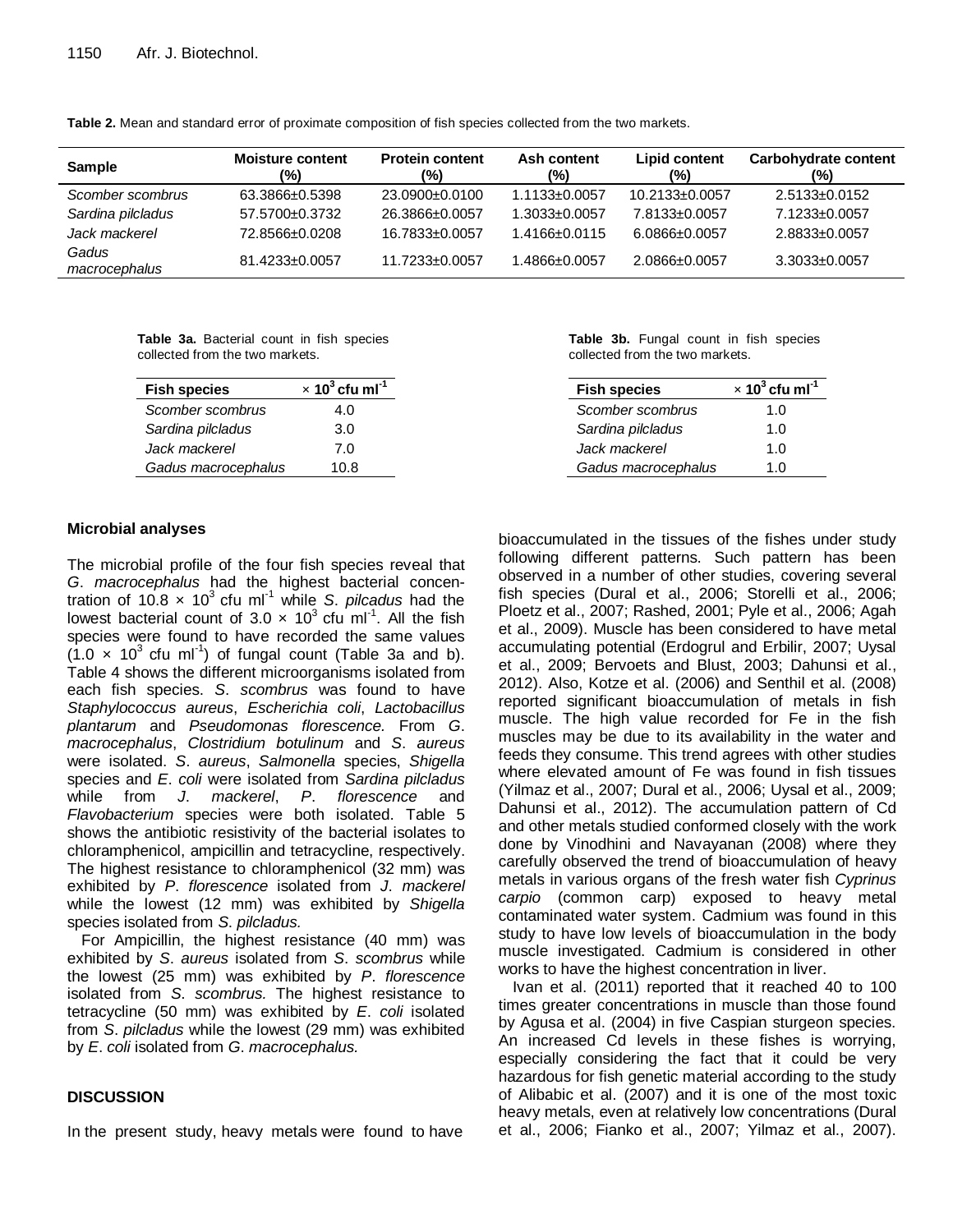| Fish                | Organism                |  |  |
|---------------------|-------------------------|--|--|
|                     | Staphylococcus aureus   |  |  |
| Scomber scombrus    | Escherichia coli        |  |  |
|                     | Lactobacillus plantarum |  |  |
|                     | Pseudomonas florescence |  |  |
|                     | Clostridium botulinum   |  |  |
| Gadus macrocephalus | Staphylococcus aureus   |  |  |
|                     | Staphylococcus aureus   |  |  |
|                     | Salmonella species      |  |  |
| Sardina pilcladus   | Shigella species        |  |  |
|                     | Fscherichia coli        |  |  |
|                     | Pseudomonas florescence |  |  |
| Jack mackerel       | Flavobacterium species  |  |  |

**Table 4.** Isolated bacteria from fish species collected from the two markets.

**Table 5.** Antibiotic sensitivity of bacteria isolates collected from the two markets.

| <b>Fish</b>         | Organism                |    | Amp (mm) | Tet (mm) |
|---------------------|-------------------------|----|----------|----------|
|                     | Staphylococcus aureus   | 23 | 40       | 45       |
| Scomber scombrus    | Escherichia coli        | 20 | 38       | 40       |
|                     | Lactobacillus plantarum | 26 | 35       | 38       |
|                     | Pseudomonas florescence | 20 | 25       | 35       |
| Gadus macrocephalus | Clostridium botulinum   | 16 | 30       | 49       |
|                     | Staphylococcus aureus   | 22 | 28       | 39       |
|                     | Escherichia coli        | 19 | 26       | 29       |
|                     | Staphylococcus aureus   | 26 | 29       | 45       |
|                     | Salmonella species      | 32 | 38       | 47       |
| Sardina pilcladus   | Shigella species        | 12 | 26       | 40       |
|                     | Escherichia coli        | 21 | 36       | 50       |
|                     | Pseudomonas florescence | 32 | 37       | 49       |
| Jack mackerel       | Flavobacterium species  | 25 | 34       | 40       |

Chl, Chloramphenicol; Amp, ampicillin; Tet, tetracycline.

These metals can remain in the body like other heavy metals for a long period of time and can bioaccumulate for many years after exposure to low levels (Groundwork, 2002).

A fish contaminated with these metals can find its way into man's food chain, resulting in biomagnifications of such heavy metal and this becomes harmful to man's health. Generally, virtually all the heavy metals analyzed were found to exceed National Environmental Standard and Regulation Enforcement Agency (NESREA) (2007) and WHO (2011) standards. For the proximate

composition of the fishes, moisture of a given samplesimply refers to the water content of that sample. The fish moisture content indicates that the percentage moisture in fish muscles was within the acceptable level (60 to 80%) in all the samples which could be due to the stable water levels in the environmental location where the fish were raised. The percentage of water is also a good indicator of its relative content of energy, protein and lipid. The high moisture content is a disadvantage in that it increases the fishes' susceptibility to microbial spoilage, oxidative degradation of polyunsaturated fatty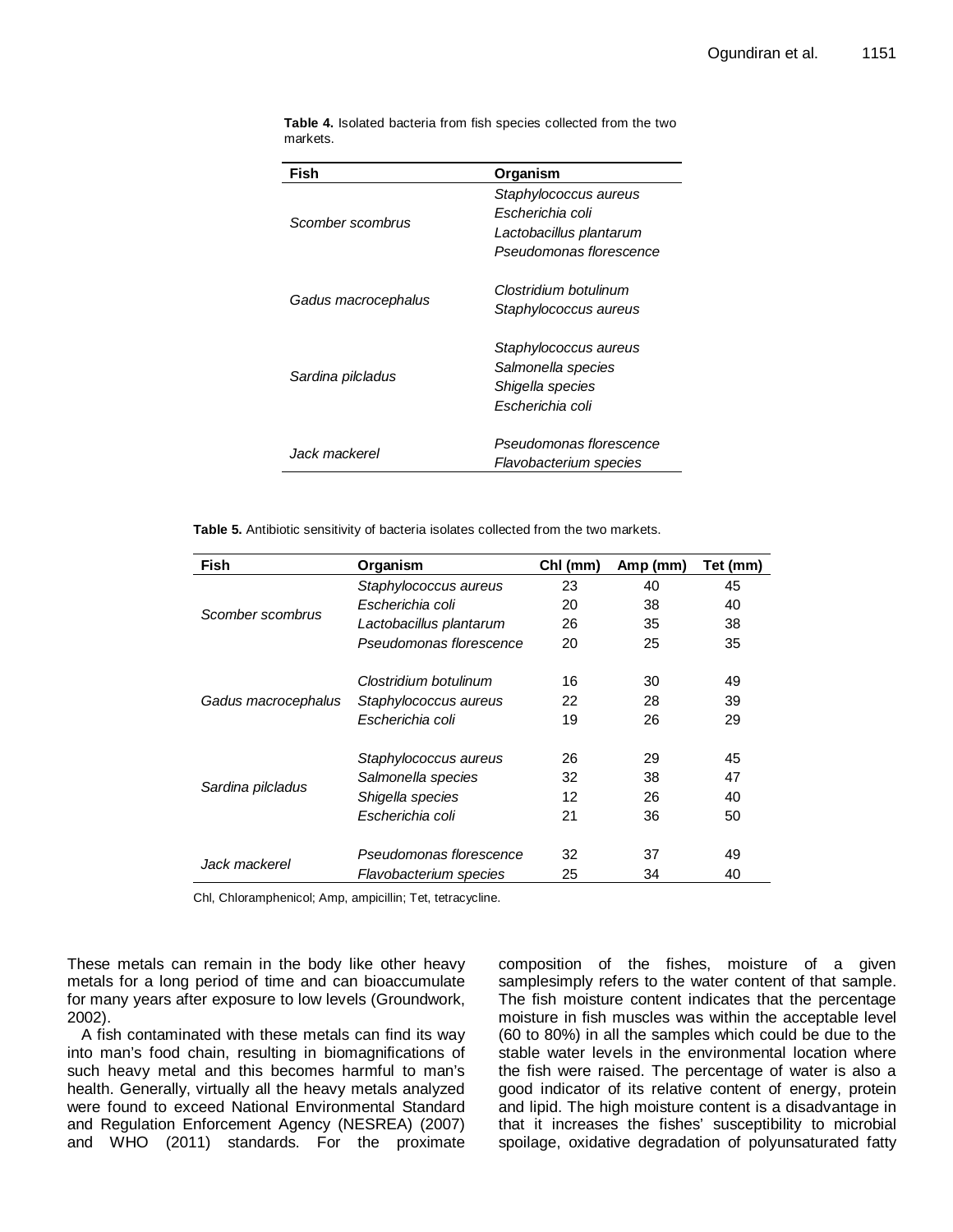acids and consequently decreases in the quality of the fishes for longer preservation time in agreement with Omolara and Omotayo (2008).

The protein levels shows that all the fish species are good sources of protein. The relatively high to moderate percentage crude protein may be attributed to the fact that fishes are good source of pure protein, but the differences observed in values obtained could also be as a result of fish consumption or absorption capability and conversion potentials of essential nutrients from their diets or their local environment into such biochemical attributes needed by the organisms body (Adewoye and Omotosho, 1997). The observed range of ash content in the fishes indicates that the species is a good source of minerals such as calcium, potassium, zinc, iron and magnesium.

Ash is a measure of the mineral content of food item. It is the inorganic residue that remains after the organic matter has been burnt off. Generally, lipids are soluble in ether; hence, they are ether extractable. They serve as source of energy during starvation and fasting. According to the study of Ackman (1989), generally, fish can be grouped into four categories according to their fat content: lean fish (< 2%), low fat (2 to 4%), medium fat (4 to 8%) and high fat (> 8%). These marine fishes had a high lipid content; hence, their classification as high fat fishes. This indicates that the fishes are better sources of lipid in the body when consumed (Osibona et al., 2009). The appreciable values of carbohydrate could be due to the presence of elements like calcium and potassium in their diets. The microorganisms isolated from the fishes under study are an indication of the nature of the aquatic environment where they were reared. This conforms with previous studies that a number of these microorganisms are naturally present in the aquatic environment, and some of them enter water via animal excreta, agricultural runoff, industrial and human wastes (Adams and Thompson, 2006; Almedia et al., 2009; Altinok et al., 2008).

Also, it has been reported that the spread of antibiotic resistant microorganisms in the environment is recognized as an important public health issue which has attracted the attention of physicians concerning their future ability to treat infectious diseases (Mukherjee and Chakraborty, 2007).

# **Conclusion**

This study therefore, showed that marine fishes are good sources of minerals. Thus, it is right to say that, the mineral elemental contents of each species is a function of the availability of these elements in their local environment, diet absorptive capability and as well as their preferential accumulation. However, it was discovered that, some hazardous heavy metals and pathogenic microbes recorded high values which may pose danger to the humans consuming such fishes. Also, this

present work has elucidated more on the importance of marine fishes as good sources of protein and minerals.

#### **REFERENCES**

- Ackman RG (1987). Nutritional composition of fats in seafoods. Prog. Food Nutr. Sci. 13:161-241.
- Adams A, Thompson KD (2006). Biotechnology offers revolution to fish health management. Trends Biotechnol. 24:201-205.
- Adebayo-Tayo BC, Onilude AA, Patrick UG (2008). Mycofloral of smoke-dried fishes sold in Uyo, Eastern Nigeria. World J. Agric. Sci. 4(3):346-350.
- Adekoya BB, Miller JW (2004). Fish cage culture potential in Nigeria An overview. National Cultures. Agric. Focus 1(5):10.
- Adeniyi SA, Orjiekwe CL, Ehiagbonare JE, Josiah SJ (2012). Nutritional composition of three different fishes (*Clarias gariepinus, Malapterurus electricus* and *Tilapia guineensis*). Pak. J. Nutr*.* 11(9):793-797.
- Adewoye, S.O. and Omotosho, J. S.(1997). Nutrient Composition of some freshwater Fishes in Nigeria. BioSci. Res. Commun.11(4)333- 336.
- Agah H, Leermakers M, Elskens M, Fatemi SMR, Baeyens W (2009). Accumulation of trace metals in the muscle and liver tissues of five fish species from the Persian Gulf. Environ. Monit. Assess. 157:499- 514.
- Agusa T, Kunito T, Tanabe S, Pourkazemi M, Aubrey D (2004). Concentrations of trace elements in muscle of sturgeons in the Caspian Sea. Mar. Pollut. Bull. 49:789-800.
- Alibabic C, Vahcic N, Bajramovic M (2007). Bioaccumulation of metals in fish of Salmonidae family and the impact on fish meat quality. Environ. Monit. Assess. 131:349-364.
- Almedia A, Cunha A, Gomes N, Alves E, Costa L, Faustino M (2009). Phage therapy and photodynamic therapy: Low Environmental impact Approaches to Inactivate Microorganisms in Fish Farming plants. Mar. Drugs 7(3):263-313.
- Altinok I, Capkin E, Kayis S (2008). Development of multiplex PCR assay for simultaneous detection of five bacterial fish pathogens. Vet. Microbiol. 131(3-4):332-8.
- Ambedkar G, Muniyan M (2011). Bioaccumulation of some Heavy Metals in the selected five freshwater fish from Kollidam River, Tamilnadu, India. Adv. Appl. Sci. Res. 2(5):221-225.
- Anthony OR, Akinwumi JA (1991). Supply and distribution of fish in Ibadan, Nigeria. Geogeogr. J*.* 14(2):16.
- AOAC, (2000). Official Methods of Analysis*.* 17th ed. Gaithersburg, Maryland, USA, AOAC International, 2000.
- Ashraj W (2005). Accumulation of heavy metals in kidney and heart tissues of *Epinephelus microdon* fish from the Arabian Gulf. Environ. Monit. Assess. 101 (1-3):311-316.
- Astawan M, Ikan Y (2004). Sedap dan bergizi. Penerbit Tiga Serangkai. Solo.
- Bervoets L, Blust R (2003). Metal concentrations in water sediment and gudgeon (*Gobio gobio*) from a pollution gradient: relationship with fish condition factor. Environ. Pollut. 126:9-19.
- Dahunsi SO, Oranusi SU, Ishola RO (2012). Differential bioaccumulation of heavy metals in selected biomarkers of *Clarias gariepinus* (Burchell, 1822) exposed to chemical additives effluent. J. Res. Environ. Sci. Toxicol. 1(5):100-106.
- Devi VR (2006). Influence of ionic strength on conformation and functional properties of fish muscle proteins. M. FSc. Dissertation, Central Institute of Fisheries Education, India.
- Dural M, Goksu MZI, Ozak AA, Derici B (2006). Bioaccumulation of some heavy metals in different tissues of *Dicentrachus labrax* L., 1758, *Sparus aurata* L., 1758, and *Mugil cephalus* L., 1758 from the Camlik lagoon of the eastern coast of Mediterranean (Turkey). Environ. Monit. Assess. 118:66-74.
- Emmanuel BE, Oshionebo C, Aladetohun NF (2011). Comparative analysis of the proximate composition of *Tarpon atlanticus* and *Clarias gariepinus* from culture systems in South-Western Nigeria. Afr. J. Food Agric. Nutr. Dev*.* 11(6):5344-5359.
- Ene-Obong HN, Sanusi RA, Udenta EA, Williams IO, Anigo KM, Chibuzo EC, Aliyu HM, Ekpe OO, Davidson GI (2013). Data